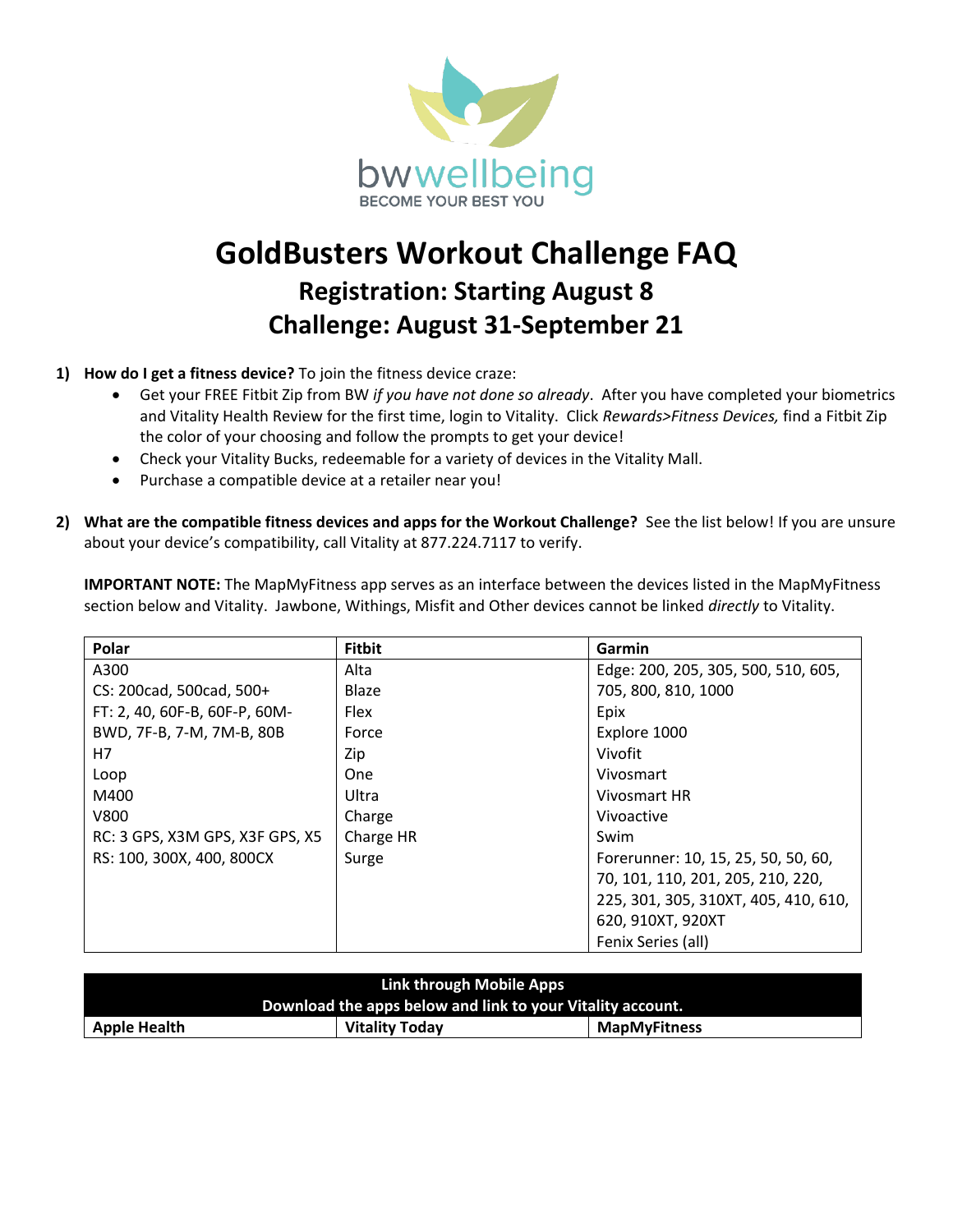| Link through MapMyFitness App                                                            |                     |        |  |  |
|------------------------------------------------------------------------------------------|---------------------|--------|--|--|
| Download the MapMyFitness App, link the app to Vitality, and link your device to the app |                     |        |  |  |
| Jawbone                                                                                  | <b>Withings</b>     | Misfit |  |  |
| Up                                                                                       | Pulse               | Shine  |  |  |
| Up24                                                                                     | Activite            | Flash  |  |  |
| Up3                                                                                      | <b>Activite Pop</b> |        |  |  |
| UpMove                                                                                   |                     |        |  |  |

- **3) How do I link my fitness device to my Vitality account so that my workouts count toward the Challenge?** Log in to Vitality and click on *Devices* from the *Manage Your Links* box on your homepage. Click on your fitness device for more information and follow the instructions!
- **4) I use multiple different fitness devices. If I accumulate workouts on multiple devices in a day, will Vitality add all of them together?** Vitality's current system cannot apply multiple devices to a step total. The system records from the device that accumulates the greatest number of steps.
- **5) Do I have to have a fitness device to participate in this Challenge?** No! If you do not have a fitness device, you can earn workouts by checking in on the Vitality Today App to your local gym and working out for at least 30 minutes, or signing in to your BW on-site fitness center (where available) and working out for at least 30 minutes.
- **6) What is the Vitality Today App and how do I get it?** Vitality Today is Vitality's smartphone app, which allows you to check in to local gyms, complete your VHR, and complete your weekly goal check-ins from your mobile device. Visit your smartphone's app store, download the FREE Vitality Today App, and login using your Vitality account credentials.
- **7) How do I check in to a gym on the Vitality Today App?** Login to the app using your Vitality account credentials and check in to your gym by clicking *Gyms* on the Act Now bar. Find and click on your gym from the list of gyms that Vitality recognizes in the area and work out for at least 30 minutes to have your workout added!
- **8) What if I don't see my local gym on the Vitality Today App?** If you are at your gym and you still do not see it on Vitality's list, click the *Add Gym* link in the *Gyms* page to request to have your gym added!
- **9) Why can I only earn 1 workout/day?** Just like when you earn Vitality points for working out, Vitality records only the source with the highest activity level each day. For example, if you take 15,000 steps *and* check in to your local gym on the same day during the challenge, you will earn 15 Vitality points (for the steps – higher than 10 points for 15,000 steps) and 1 workout for the Workout Challenge.
- **10) If I earn my first workout by checking in to my gym, do I have to earn the rest of my workouts for the challenge this way in order for them to count?** No! You can switch between the approved workouts as often as you like throughout the challenge.
- **11) How often will Vitality sync my workouts with the Challenge Leaderboard?** Based on the workout source, the time that your workout appears on the Leaderboard may vary.
	- If your workout is being reported from the Vitality Today App check-in, your workouts will appear within the next few hours on the Leaderboard.
	- If your workout is being reported from your daily step count on a fitness device *and you have synced your device with your device provider,* your workout will be uploaded that night at 10 PM Central to display within the next 24 hours on the Leaderboard.
- **12) Are spouses eligible to participate in the Workout Challenge?** YES! We are very excited to have spouses join in the fun! Spouses can register through their Vitality account and join the team of their choosing!